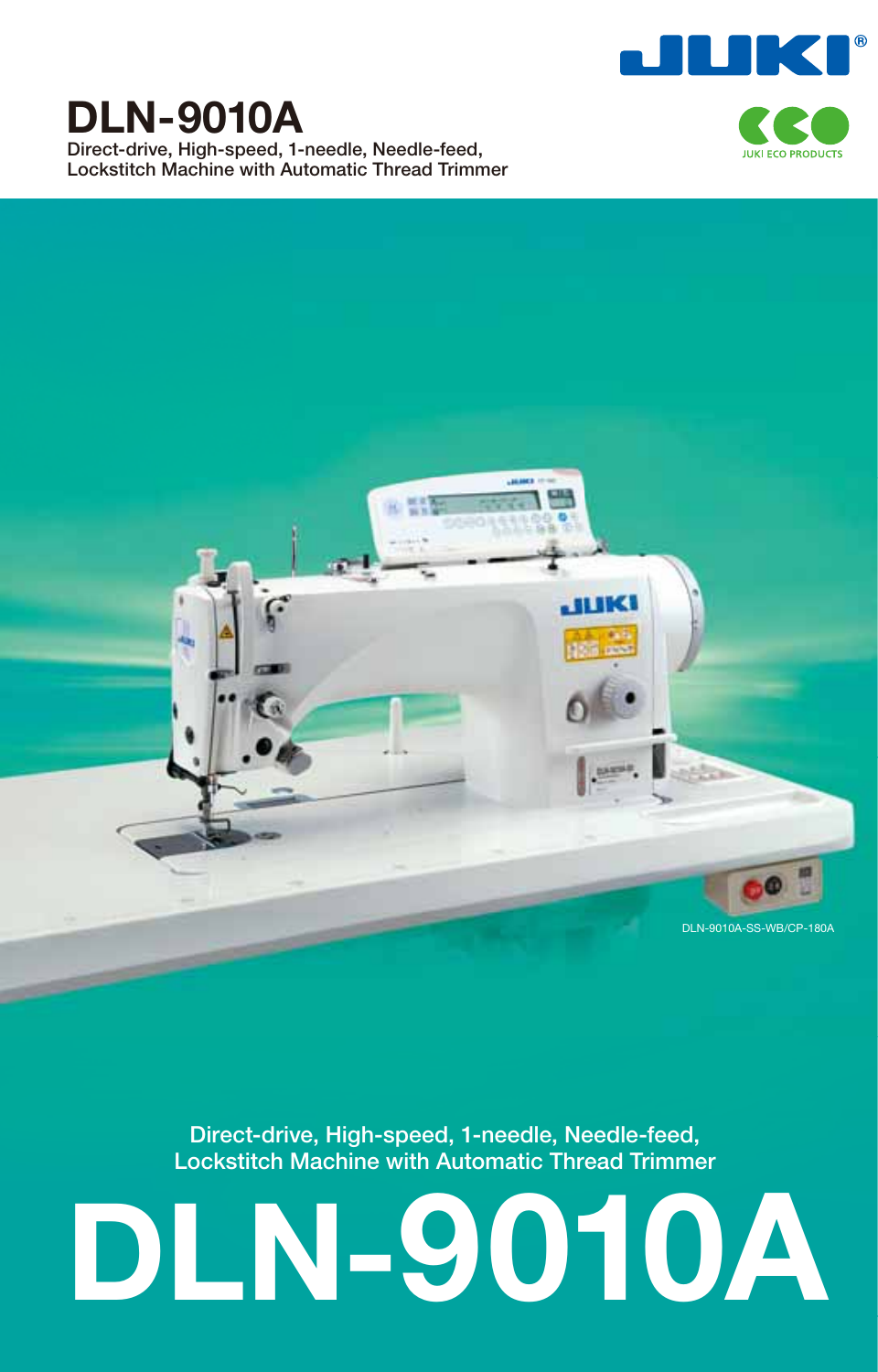**This is a needle-feed type DDL-9000 Series sewing machine, that has been highly applauded as the top-of-the-line lockstitch machine with a thread trimmer.**

# **DLN-9010A**

**It has inherited the advanced features of the DDL-9000 Series, such as the direct-drive system, semi-long arm and elimination of the oil pan. In addition, it comes with a highly reliable needle feed mechanism.** 

**Thanks to the adoption of the most advanced compact AC servomotor, which has been utilized in the DDL-9000B, as well as employing the new model control box SC-920A, the DLN-9010A achieves a substantial labor-saving equivalent to that of the DDL-9000B.** 

**The thread trimming speed is increased 1.5 times or more as compared with the conventional model, as the thread trimming timing can now be precisely controlled.**

**The needle feed mechanism, which is widely recognized as offering outstanding efficiency of feed and effectively preventing uneven material feed, responds to a wide range of applications such as the sewing of outerwear, runstitching of men's shirts, etc. and the attaching of various parts to garment bodies.**

# **The machine is provided with various easy-to-operate functions for increased operability.**

#### ●**Bobbin thread winder**

The bobbin thread winder is built-in at the top surface of the machine head. The built-in bobbin winder ensures easy replacement of the bobbin thread. The bobbin winder also incorporates a thread cutting knife for cutting the thread after the completion of bobbin winding, as well as a bobbin thread quantity adjusting function.

# ●**Distance from needle to**

With its wider area under the arm (300mm), the machine permits easy handling of the sewing material for improved operability. **machine arm 300mm**

#### ●**Automatic reverse feed function**

The machine has a pushbutton-type reverse feed switch. The automatic reverse feed switch can be re-positioned to best match the operator.

## ●**Presser foot**

The maximum lift of the presser foot is increased to 15mm. By using the higher-lift of the presser foot in combination with the machine's needle-up stopping feature, easier placement of a heavyweight material on the machine is ensured.



#### ●**Automatic thread trimmer mechanism**

Precise control of the thread trimming<br>timing is now enabled. As a result, the<br>thread trimming speed is increased<br>1.5 times or more while maintaining the<br>high reliability of the conventional type of hread trimmer.

## ●**Micro-lifter**

surface.

The machine is equipped as standard with a micro-lifter. It works to constantly float the presser foot above an elastic material or other difficult-to-sew ones, thereby helping effectively reduce material slippage as well as damages made by the presser foot on the material.



The DLN-9010A is installed with the latest compact servomotor which has also been adopted in the DDL-9000B in the direct-drive system, in which the servomotor is directly connected to the main shaft. ●**The latest compact-size servomotor**

**ARRESTS** 

 $0000$ 

#### Installation of an attachment-mounting seat improves operability when ●**Attachment-mounting seat** ●**Hinge**

replacing the attachment and increases the durability of the machine bed The hinge has been moved 10cm from behind the needle entry point. Thanks to the improvement in the hinge's location, the material will no longer be caught by the hinge, thus contributing to upgraded workability.

**300mm**

## ●**Lubricating hole**

The lubricating hole is located on the arm. This allows female operator to carry out the oiling process without tiling the machine head.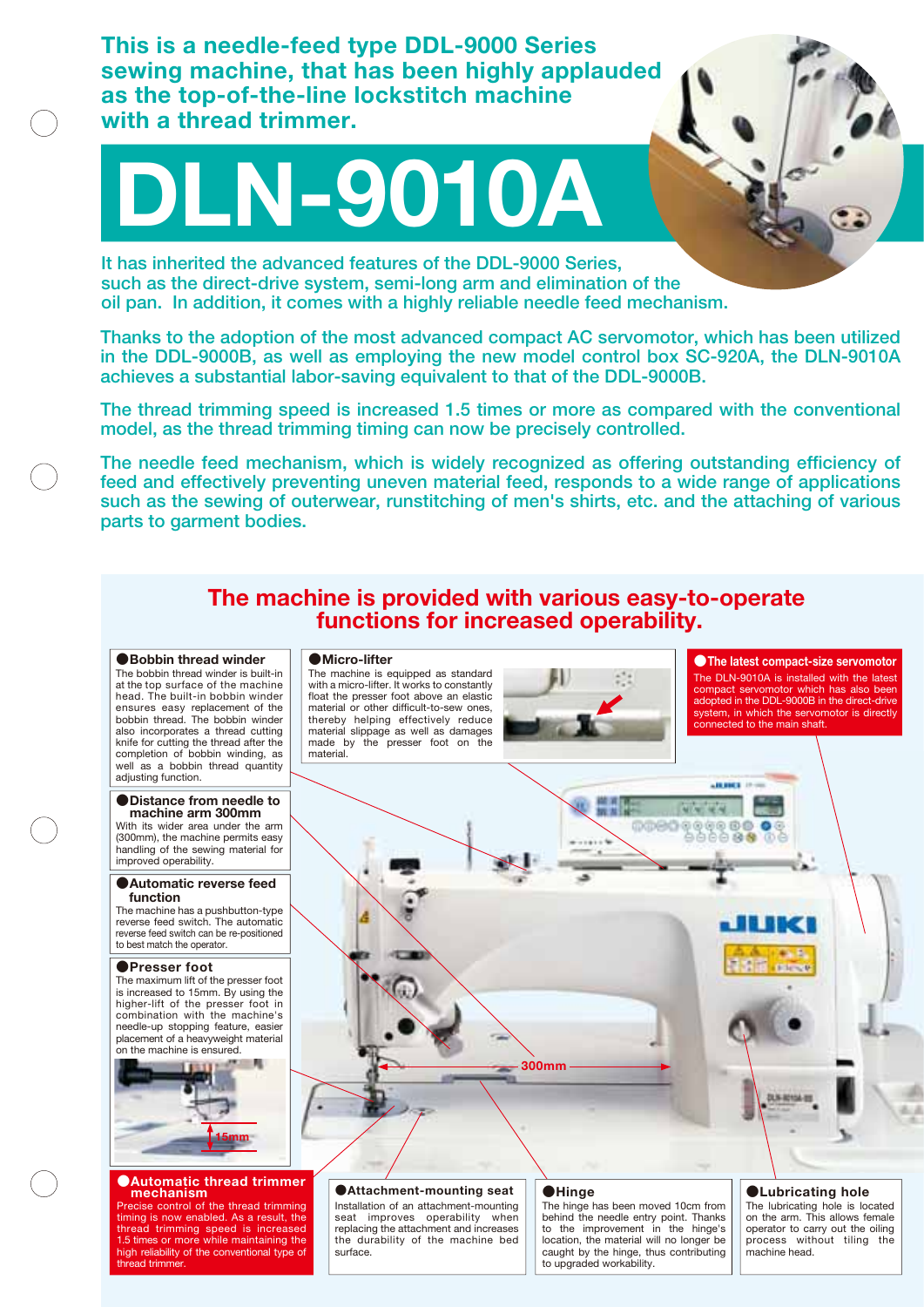# **The machine is installed with a highly reliable needle feed mechanism.**

●Thanks to the needle-feed mechanism which offers excellent efficiency of feed, the machine ensures accurate stitch pitches (stitch length) as well as preventing slippage of the upper cloth.

The bottom feed's locus has been improved to match the needle feed motion, thus the machine produces beautiful seams without stitch gathering, even when it is used for sewing slippery and difficult-to-feed material or for handling a difficult process.

- ●The needle feed mechanism is a so-called "dry type", which does not require oiling. With this mechanism, a highly reliable machine structure, free from oil leakage troubles, has been achieved.
- The frame, which requires only a minute quantity of lubricating oil, is structured to eliminate oil leakage.
- ●The machine can be easily changed over from a needle feed mechanism to a bottom feed mechanism easily, through a simple adjustment and gauge replacement. It is a useful feature for those users who also want to use the machine simply as a regular bottom feed type machine in accordance with applications and processes.

# **The machine no longer uses an oil pan. With this oil pan-less structure, the machine helps create a clean work environment.**

- ●The machine has been configured to eliminate the oil pan, and supplies a minute quantity of lubricating oil to the hook and needle bar, thereby contributing to the creation of a clean work environment.
- ●The machine saves you the time and trouble of removing the knee-lifter and cover. This means that the machine head can be tilted for cleaning and maintenance without the inconvenience of removing the knee-lifter and cover.
- ●Even if you tilt the machine head while the power is still ON, the safety switch will disable the machine. This means the machine won't start running when the head is tilted even if you press the foot pedal.

# **Newly developed control box**

# **SC-920A**

mode

mode

display mode

 display mode ②Pitch time display mode

The new model control box, which energy-saving mode is provided. The new model control box SC-920A, which consists of an energy-saving mode, has been developed. This control box is the first one which provides an energy-saving mode for the sewing machine. The

power consumption during standby, when the motor is at rest, is reduced by approximately 20%.

which also adversely affect the environment.

# **The operation panel can be selected according to the process.**

# **CP18A,CP-180A**

Two different operation panels, the CP-18A and CP-180A are applicable to the DLN-9010A. Both operation panels are provided with the production support function.

The production support function actually consists of three different functions (six different modes)



CP-18A CP-180A

 $\bigcirc$  $\bigcap$  $\circ$ ○ ○

0 to 500 stitches. 0 to 19 stitches 0 to 99 stitches. 0 to 19 stitches 0 to 19 stitches. 0 to 9 times

○

#### **Main function 1.Output control function** ①Target No. of products display ②Target-actual result difference **2.Operation measuring function** ①Sewing machine availability ③Average speed of stitch display **3.Bobbin counter function** ①Bobbin counter display mode **CP-18A CP-180A** Production support function Automatic reverse-feed stitching (performed at start/end of sewing; selectable) Double reverse-feed stitching (performed at start/end of sewing; selectable) Constant-dimension sewing (performed at start/end of sewing; selectable) Rectangular stitching (performed at start/end of sewing; selectable) Multi-layer stitching Bobbin thread counter display (10/15/20 stitches/count; selectable according to the internal setting, max. 9999) Needle up/down correction (1 stitch stroke or needle up/down according to the internal setting) (changeable between "up → down" and "down → up") Automatic sewing (selectable between constant-dimension sewing and rectangular sewing) Max. sewing speed control dial Display of the number of revolution of sewing machine (combined with the SC920A) ○ ○ × × × ○ × × 0 to 15 stitches 0 to 19 stitches 0 to 15 stitches 0 to 19 stitches 0 to 15 stitches. 0 to 9 times

**Function comparison table between CP-18A and CP-180A**

●The sewing machine complies with the "Juki Group Green Procurement Guidelines" on the use of hazardous substances, which is stricter than other restrictions, such as those of the RoHS Directive. ●The total number of parts of the DLN-9010A has been decreased as compared with that of the conventional model. In addition, the whole parts are shared with the parts of the conventional model (commonizing ratio: 100 %) **JUKI ECO PRODUCTS The DLN-9010A is an eco-friendly product which complies with JUKI ECO PRODUCTS standards for protecting the environment.**



●As compared with the conventional models, the mass of packaging has also been reduced by 7%

For details of JUKI ECO PRODUCTS, refer to: http://www.juki.co.jp/eco\_e/index.html

Fine RoHS Directive is an EU Directive limiting the use of 6 hazardous substances (lead, hexavalent chromium, mercury, cadmium, PBB and PBDE) in<br>electrical and electronic equipment.<br>The Juki Green Procurement Guideline is



**Safety switch**